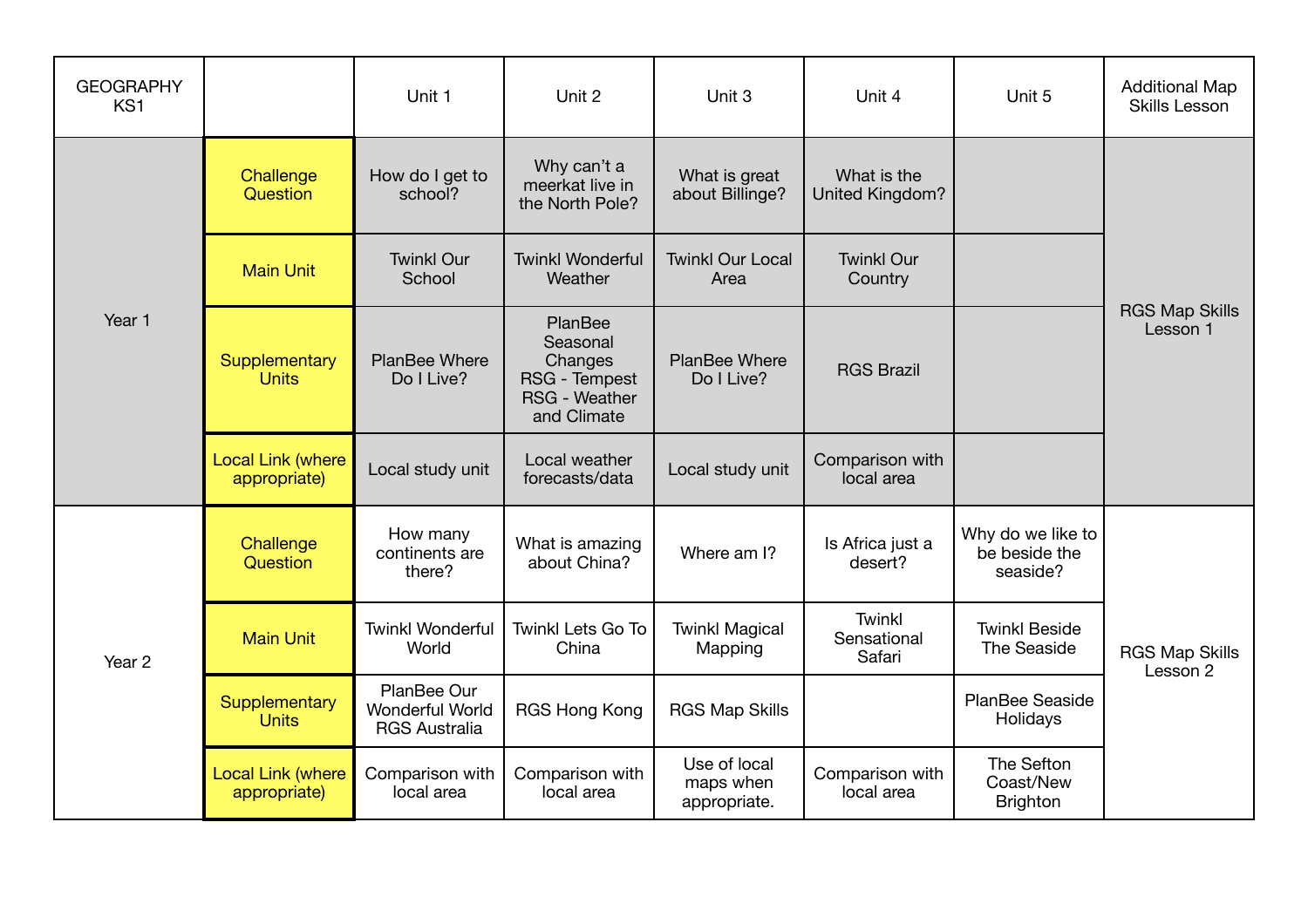| <b>GEOGRAPHY</b><br>LKS <sub>2</sub> |                                          | Unit 1                                                             | Unit 2                                                 | Unit 3                                            | Unit 4                                                   | <b>Additional Map</b><br>Skills Lesson |  |
|--------------------------------------|------------------------------------------|--------------------------------------------------------------------|--------------------------------------------------------|---------------------------------------------------|----------------------------------------------------------|----------------------------------------|--|
| Year <sub>3</sub>                    | <b>Challenge Question</b>                | What makes the<br>Earth angry?                                     | Why are houses<br>built there, but not<br>there?       | Why are Rainforests<br>do important to us<br>all? | What is so brilliant<br>about the UK?                    |                                        |  |
|                                      | <b>Main Unit</b>                         | <b>Twinkl Extreme</b><br>Earth                                     | <b>Twinkl Land Use</b>                                 | <b>Twinkl Rainforests</b>                         | <b>Twinkl The UK</b>                                     | <b>RGS Map Skills</b>                  |  |
|                                      | Supplementary<br><b>Units</b>            | <b>RGS Mountains</b><br><b>Volcanoes and</b><br><b>Earthquakes</b> |                                                        | <b>RGS Rainforests</b>                            | <b>RGS - The United</b><br>Kingdom                       | Lesson 3                               |  |
|                                      | <b>Local Link (where</b><br>appropriate) | Earth tremors in the<br>NW of England                              | Land use in Billinge                                   | Comparison with<br>local area                     | Local study unit.<br>Compare and<br>contrast local area. |                                        |  |
| Year 4                               | <b>Challenge Question</b>                | Will we ever see the<br>water we drink<br>again?                   | Is the equator the<br>only "line" around<br>the world? | Why is Yorkshire<br>such a cool place to<br>live? | Where would you<br>choose to build a<br>city?            |                                        |  |
|                                      | <b>Main Unit</b>                         | <b>Twinkl Water</b>                                                | <b>Twinkl All Around</b><br>the World                  | Twinkl - Whats It<br>Like in Sheffield<br>Whitby  | <b>Twinkl Somewhere</b><br><b>To Settle</b>              | <b>RGS Map Skills</b><br>Lesson 4      |  |
|                                      | Supplementary<br><b>Units</b>            | PlanBee Water<br>World                                             |                                                        |                                                   |                                                          |                                        |  |
|                                      | <b>Local Link (where</b><br>appropriate) | Carr Mill Dam/<br>Sankey Canal                                     | What is the exact<br>location of Billinge              | Comparison with<br>local area                     | Linking Billinge to<br>St Helens to<br>Liverpool         |                                        |  |